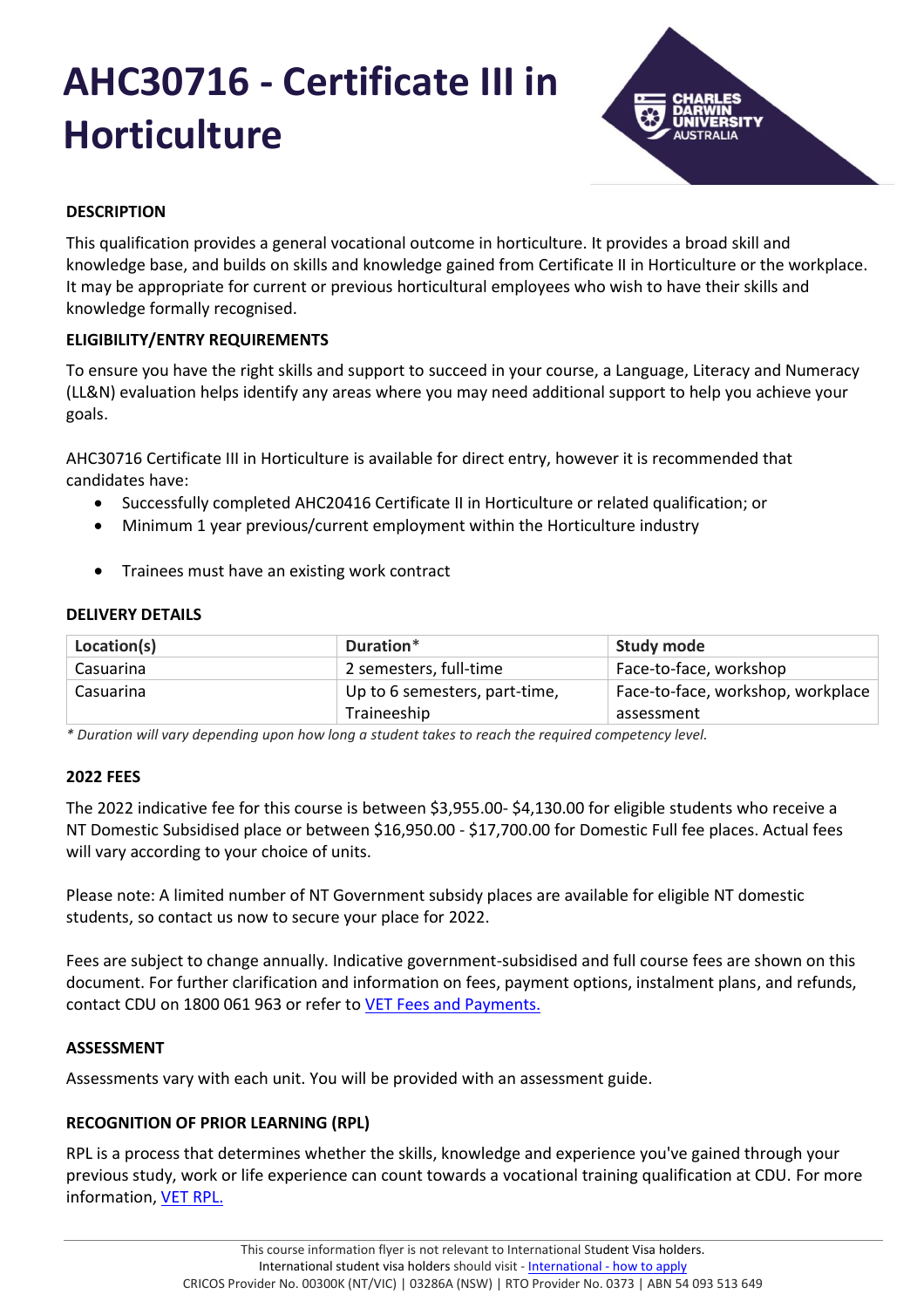### **RESOURCES**

Students are issued with learning materials and handouts relevant to each unit but are required to provide some of their own protective clothing for working outdoors, i.e. hat, closed in shoes, sunglasses, long trousers and long sleeve shirt.

#### **STUDY AND CAREER PATHWAYS**

Further training pathways from this qualification include, but are not limited to AHC40416 Certificate IV in Horticulture.

#### **QUALIFICATION CONTENT**

To achieve a AHC30716 - Certificate III in Horticulture a total of sixteen (16) units of competency must be completed comprising five (5) core and eleven (11) elective units as detailed in the packaging rules and listed below. The electives offered may vary between campuses.

#### **CORE UNITS**

|           | AHCWHS301   Contribute to work health and safety processes  |
|-----------|-------------------------------------------------------------|
|           | AHCPCM302   Provide information on plants and their culture |
|           | AHCPMG301   Control weeds                                   |
|           | AHCPMG302   Control plant pests, diseases and disorders     |
| AHCSOL303 | Implement soil improvements for garden and turf areas       |

#### **ELECTIVE UNITS (CHOOSE 11 UNITS)**

| AHCCHM303 | Prepare and apply chemicals                 |
|-----------|---------------------------------------------|
| AHCCHM304 | Transport and store chemicals               |
| AHCIRG331 | Install pressurised irrigation systems      |
| AHCLSC301 | Set out site for construction works         |
| AHCLSC302 | Construct landscape features using concrete |
| AHCLSC306 | Implement a paving project                  |
| AHCNSY306 | Implement a propagation plan                |
| AHCPCM301 | Implement a plant nutrition program         |
| AHCPCM303 | Identify plant specimens                    |
| AHCPGD301 | Implement a plant establishment program     |
| AHCPGD304 | Implement a landscape maintenance program   |
| AHCWRK305 | Coordinate work site activities             |
|           |                                             |

#### **WITHDRAWING FROM A QUALIFICATION**

You may withdraw from this qualification and receive, where relevant, a Statement of Attainment for all units of competency you have successfully completed.

#### **SUPPORT SERVICES**

The University supplies support for students in many areas, including Accommodation, Careers and Employability, Counselling, Disability Services, Student Advocacy, Indigenous Tutorial Support Services, International Student Support Services, Library Services, and VET Learner Support Services.

More information is available at **Student Support.**